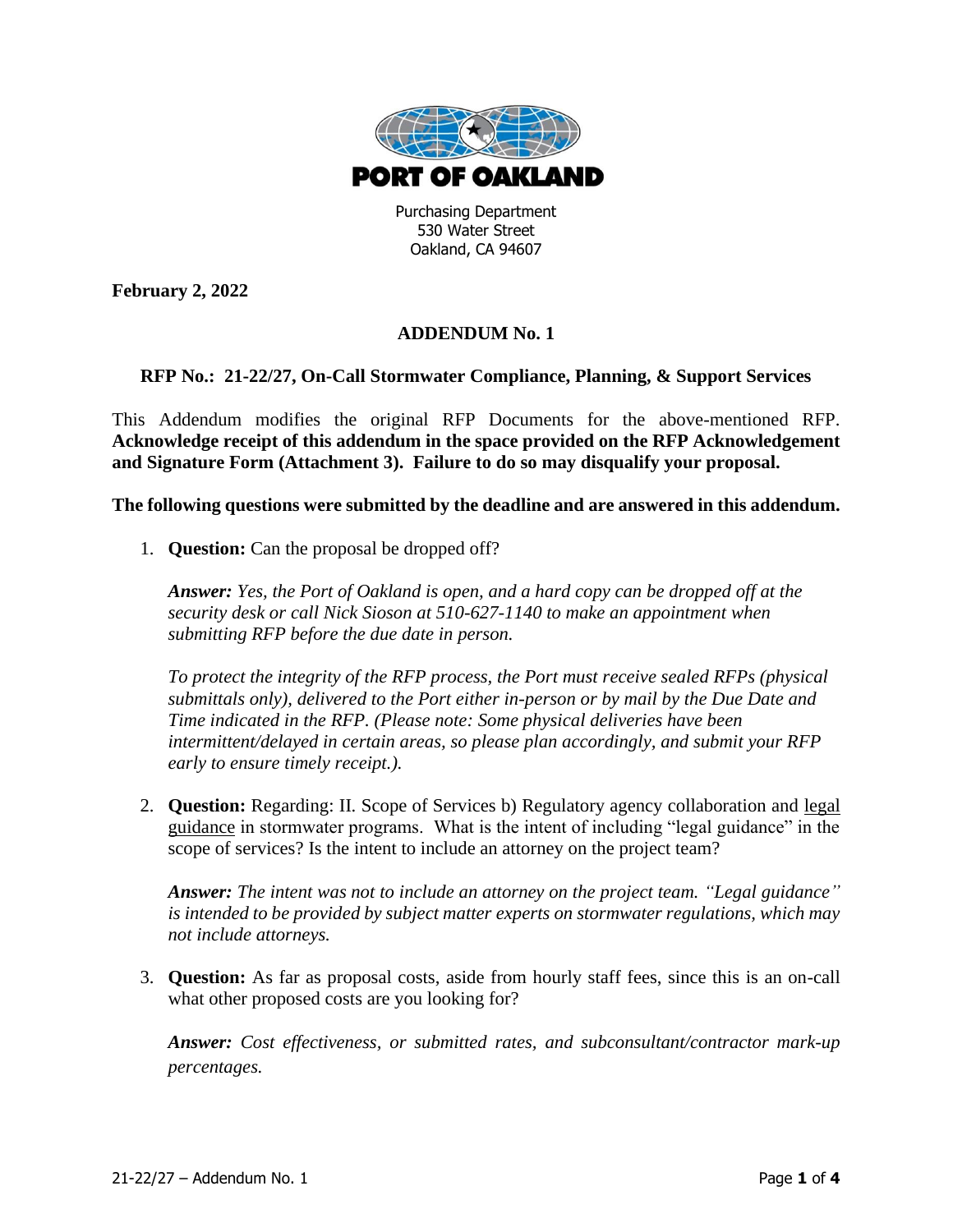4. **Question:** Under the Industrial Permit, will the consultant be collecting stormwater samples or does Port staff do that?

*Answer: The Port may request the on-call consultant to collect stormwater samples.*

5. **Question:** Does the Port prefer wet (original) signatures? Or will electronic signatures be acceptable?

*Answer: Electronic signatures are acceptable.* 

6. **Question:** Can you please share who the incumbents are? Does the Port anticipate allocating the full contract value during the timeframe for the contracts?

*Answer: EOA, Inc. is the incumbent. The contract for each consultant is anticipated to be approximately \$500,000, subject to Board of Port Commissioners approval; however, the actual volume of work could be substantially less, and execution of an Agreement will not constitute any guarantee of business or level of compensation.*

7. **Question:** Does the Port want consultants to submit key personnel resumes as an attachment to our proposals?

*Answer: Yes. Submit key personnel resumes as an attachment. Resumes will not count toward the page count.* 

8. **Question:** If a consultant works for one of your tenants do you see that as a conflict of interest?

*Answer: Not necessarily, however potential conflicts of interest must be disclosed prior to starting any work that could be in conflict.* 

9. **Question:** So, no bound copies and master only clip?

*Answer: All submitted material must be bound with only one staple or binder clip in the upper left corner – See Section IV Submission Requirements, Submittal Format.*

10. **Question:** Is there a separate DBE goal for this contract? Or only a small local business goal?

*Answer: There are not separate DBE goals on this project. Preference points are awarded to Port of Oakland certified Prime Consultants.*

11. **Question:** Will resumes count against the 20-page limit?

*Answer: No, it will not count against the 20-page limit. However, only include relevant key personnel resumes.*

12. **Question:** Will there be interviews, or is the Port make a selection based on the proposals?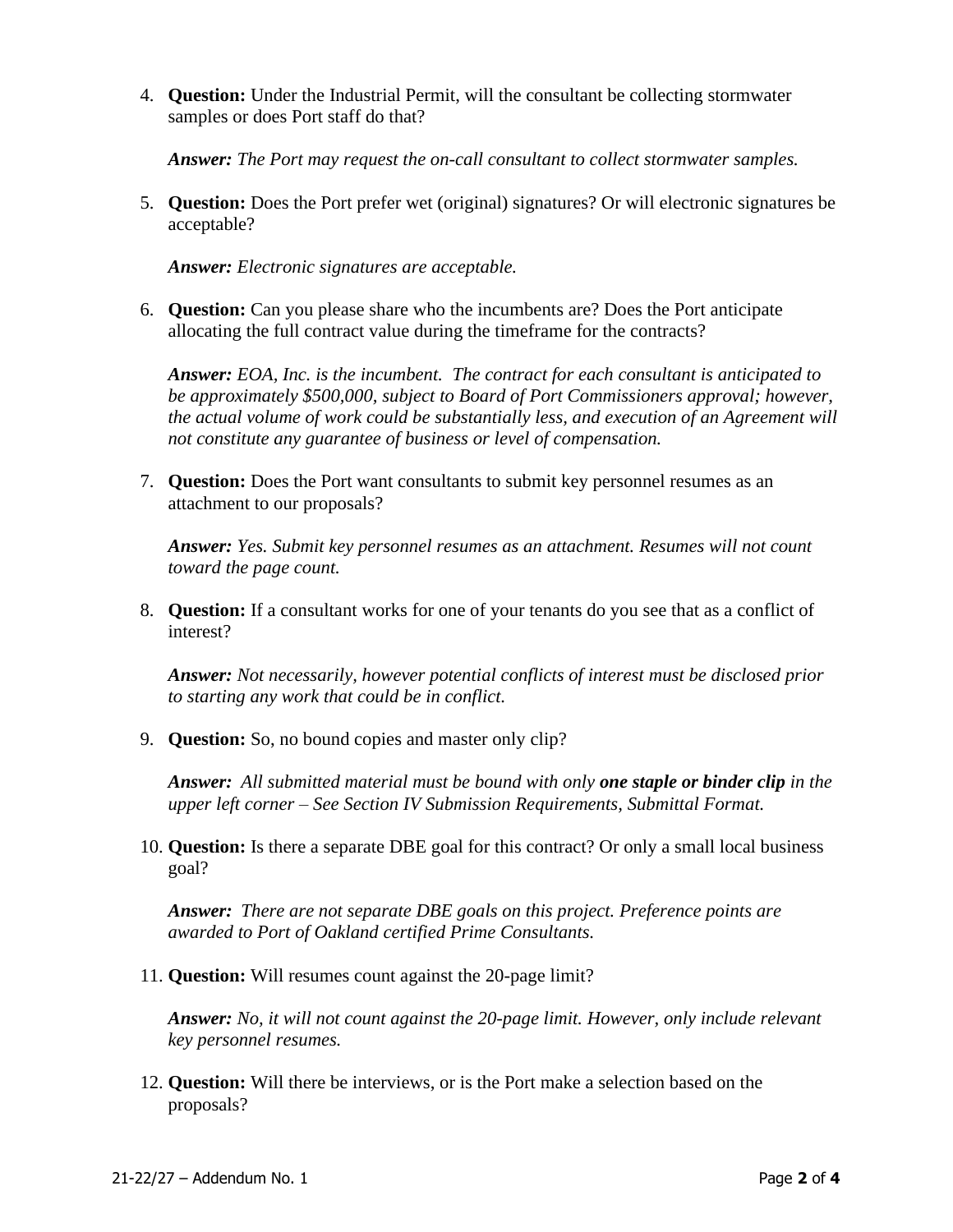*Answer: Please refer to Section V. Evaluation Criteria, item B. Selection Procedure.* 

13. **Question:** When do you plan to award the contract?

*Answer: As soon as possible, but there is not a set award date.* 

14. **Question:** Which of the permit tracks does the Port see as requiring most support (MS4, IGP)?

*Answer: Municipal General Permit (MGP) is in the process of being reissued which will require new tasks and support. The Industrial General Permit will also require regular support, and has the potential for additional regulatory changes and requirements over the contract term. Construction General Permit (CGP) may also require assistance, however typically CGP compliance is conducted by the contractor and its QSD/P.*

15. **Question:** How about CGP?

*Answer: The Port may request Construction General Permit (CGP) assistance, though typically CGP compliance is done through a contractor and its QSD/P.*

16. **Question:** Will the attendee list and questions be shared?

*Answer: Yes, the attendees list is currently posted on the Port website and all questions are included in this addendum.*

17. **Question:** Can you describe what services you are anticipating for Education and Outreach program deliverables? Would the consultant support that or provide technical input? Or lead it?

*Answer: Education and Outreach deliverables may be requested if needed.* 

18. **Question:** Will consultants that win this contract be precluded from bidding on the environmental RFP coming out in the next couple months?

*Answer: No.*

19. **Question:** Does the Port anticipate engineering design services for trash capture?

*Answer: Engineering design is not anticipated for this contract. Other support services such as feasibility & planning analysis may be beneficial for the Port's trash capture program requirements.*

20. **Question:** Are prime contractors required to submit the Debarment form for subcontractors?

*Answer: The Port's contract will be with the Prime Contractor(s) who is required to submit the Debarment form for themselves at the time of proposal submittal. The Port reserves the right to review Debarment forms for subcontractors after proposal submittal*